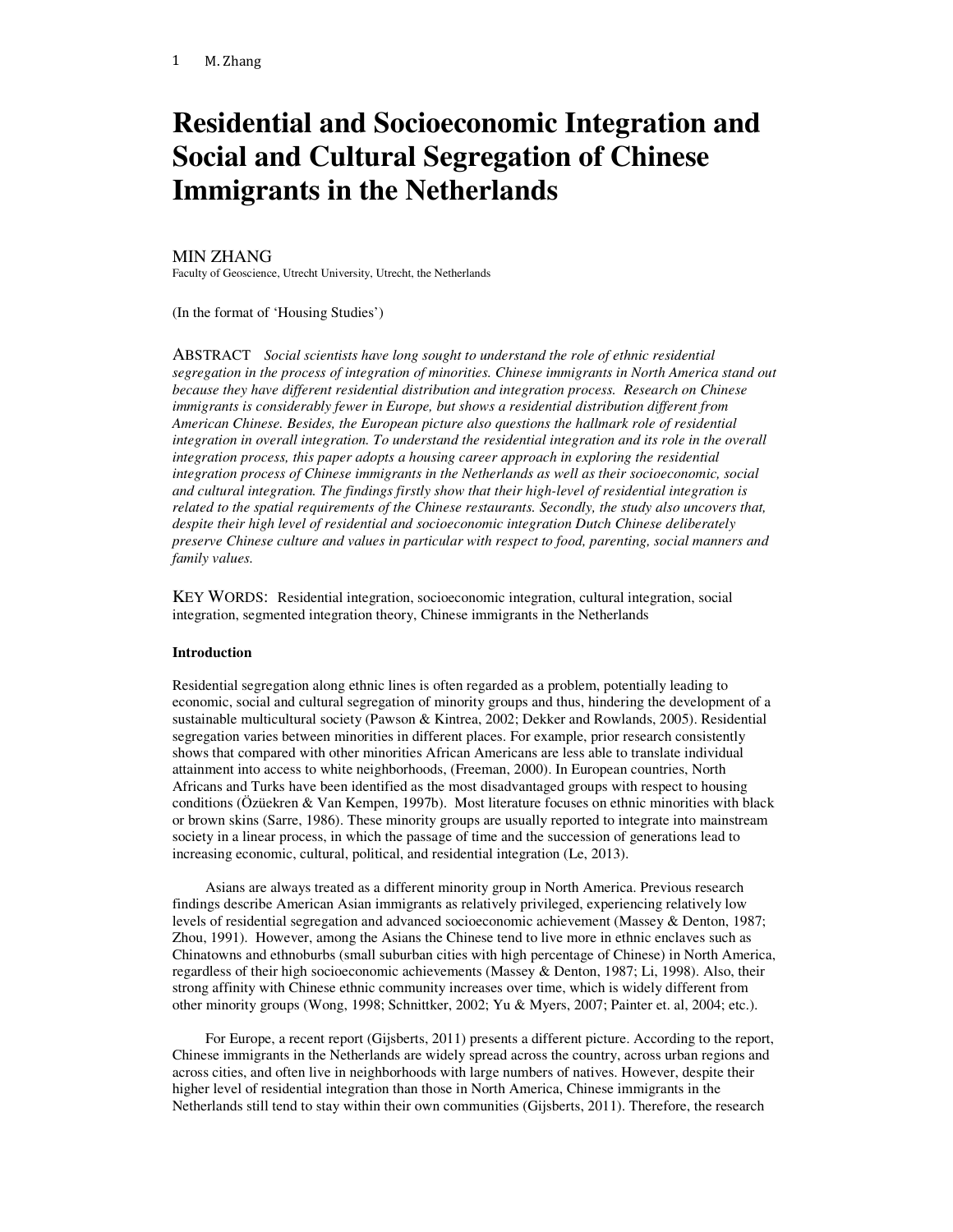gap here includes two aspects: How do Chinese immigrants in the Netherlands arrive at residential integration and why do they maintain a strong affinity with their ethnic community and culture, despite their advanced residential and socioeconomic integration?

Focusing on this research gap, the purpose of this study is firstly, to understand the residential integration of Chinese immigrants in the Netherlands, and secondly, to understand the discrepancy between their residential, socioeconomic integration and social, cultural segregation. For the first, two classical views explain the housing results, which are constraints in the housing market (Rex & Moore, 1967; Sarre, 1986; Pahl, 1970) and individual choices (Peach, 1968; Phillips, 1981). The more recent housing career approach (Bolt & Van Kempen 2002) offers a more comprehensive explanation as it adds in and emphasizes individual resources besides constraints and choices and weaves the four aspects of overall integration, including socioeconomic achievements, acculturation, social integration and residential integration, into one story line, making them researchable.

Using the concept of 'housing career', the study adopts a comprehensive approach that combines constraints, choices and resources to study the integration process of Chinese immigrants in the Netherlands. Firstly, theories of integration and the housing career concept are discussed. Thereafter, the conducting of semi-structured interviews with Chinese immigrants in Rotterdam, the city with the largest 'China town' in the Netherlands, is described. Next, the integration process of Chinese immigrants is examined on its four aspects. Finally, the theoretical contribution and policy implications of this study are discussed.

## **Theoretical framework**

## *Theories of Integration*

Integration and assimilation are sometimes treated synonymously in the literature. However, integration is more often used in European research while assimilation is more prevalent in the American literature (Bolt *et al.,* 2010). For this paper, the term integration is described as the process whereby the differences between the Chinese immigrants and the Dutch population decline across a range of domains. In a major review and reformulation of theory, Alba and Nee (1997) define a multidimensional concept of integration, in which there are four key dimensions: acculturation, social integration, socioeconomic achievement, and residential integration such as access to suburbs, to neighborhoods with white majorities and with higher levels of amenity.

To examine the integration pattern of Chinese immigrants in the Netherlands, different modes of integration should be studied. There are three major theories of immigrant and ethnic integration. Firstly, according to the classic integration model, immigrants follow a linear process, becoming more similar to local majority groups over time and over generations in norms, values, behavior, and characteristics (Brown & Bean, 2006). For the residential aspect, the longer immigrants have lived in a destination country, the more mixed their residential pattern with native members, which is also a linear process.

Secondly, integration can happen in a non-linear way in which the integration of immigrant groups remains blocked. These blocks result from lingering discrimination and institutional barriers to employment and other opportunities. This is the core of the "ethnic disadvantage" point of view (Glazer & Moynihan, 1963). The "ethnic resilience" model (Le, 2013) has a different point of view in which immigrants retain or revive old cultural traditions, norms, and behaviors and choose to remain somewhat isolated from mainstream society, which also hinders complete integration.

Thirdly, the most comprehensive one is the segmented integration theory. It stresses a three-part path: integration for those with advantages in human capital, ethnic disadvantages for some because of poverty and racialization, and the selective retention of ethnicity for yet others (Alejandro & Zhou, 1993). The third path is unique as it describes the deliberate preservation of the immigrant community's culture and values, accompanied by economic integration (Rumbaut, 1994; Portes and Zhou, 1993; Zhou, 1997). For example, Asian Americans are reported to combine elements of both traditional Asian (although they may modify old traditions and values to fit their contemporary circumstances) and mainstream American culture (Le, 2013).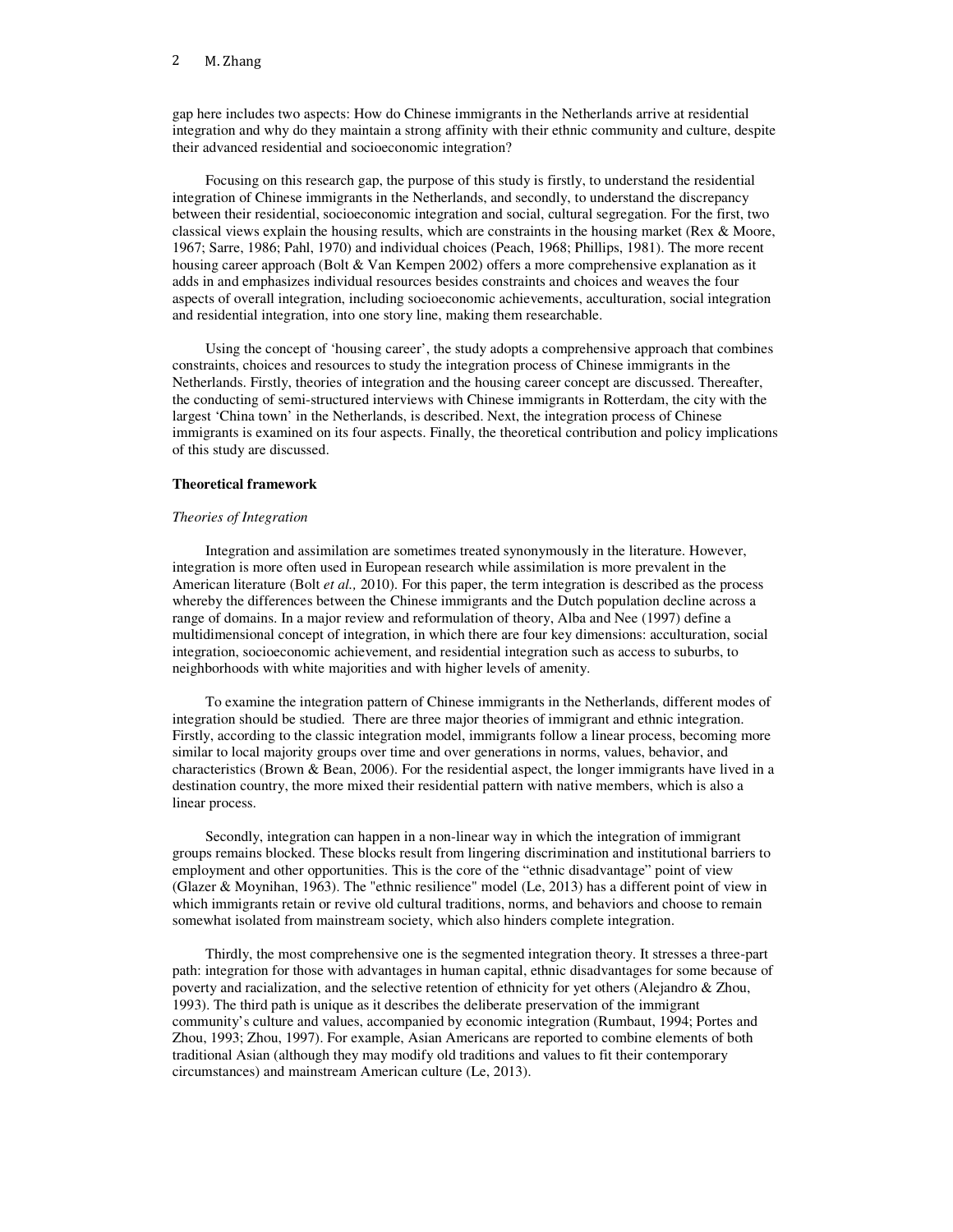These three theories may help to analyze the integration process of Chinese immigrants in the Netherlands. For the classic linear integration theory, research has shown that it does not fit Chinese in North America, and hence, it may also not be applicable to Chinese immigrants in the Netherlands. The ethnic disadvantage theory may also not fit most of Dutch Chinese, since Chinese immigrants are seen as less disadvantaged comparing with other minority groups. The third, the selective retention of ethnicity, may help to explain the selective integration of Chinese immigrants in the Netherlands as identified by Gijsberts (2011).

## *The role of residential integration*

Residential integration is regarded an important factor accelerating integration. Firstly, homeownership attainment is recognized as a milestone of overall integration (Krivo 1995; Rosenbaum 1996; Borjas 2002) as well as the commitment to the host society (Rosow 1948; Alba and Logan 1992; Rossi and Weber 1996). Secondly, residential integration facilitates integration because contact with nonimmigrants neighbors fosters meaningful social relations, while segregation can derail intergroup relations by fueling mistrust and group stereotypes and by exacerbating perceptions of group difference (Vang, 2012). Therefore, residential integration may help social integration and acculturation and thus becomes a very important stage in immigrants' progression towards full incorporation in receiving societies (Alba and Nee 1997; Marston and Van Valey, 1979).

Yet, residential integration is often seen as a hallmark of rather than a factor in overall integration by previous integration studies (a.o. Newbold, 2004). They posit that upon arrival in a new country, immigrants will initially reside in immigrant enclaves, usually located in poor sections of the inner city where housing is cheap. As immigrants improve their socioeconomic position and adopt the host society's language, customs, norms, and values (a process known as acculturation), both real and subjective differences will disappear (Marston and Van Valey, 1979). Once social and cultural distance diminishes, the spatial gap between immigrants and non-immigrants will also be filled. Accordingly, residential integration is treated as the result of social and cultural integration here.

However, several recent studies suggest different ideas on the role of residential integration in the overall integration process. Vang's (2012) study on African immigrants in America points out that it does not necessarily follow that spatial proximity between immigrants and dominant group members will result in, economic, civic, and other forms of integration. Meanwhile, a lack of residential integration with the dominant group also does not mean that immigrants are doomed to a life of social exclusion; especially if immigrants are concentrated in minority neighborhoods that are not socioeconomically disadvantaged. The situation of the Chinese immigrant in the Netherlands tends to support Vang's (2012) view while the Chinese immigrants in North America fit more into the second idea.

#### *Housing career approach*

To explore the way of residential integration and also the other aspects of integration, a housing career approach is suitable as it strongly relates the development of housing career to individual resources  $\&$ restrictions besides the structural context and personal choices (Özüekren, 1992; Siksio & Borgegard, 1990; Bolt & Van kempen, 2002). Housing careers can be defined as the sequence of dwellings that a household occupies during its history (Pickles & Davies, 1991). Different stages in the housing career result from changes in individual resources & restrictions over life course.

Four types of resources are included in the housing career approach (Siksio & Borgegard, 1990; Özüekren & Van Kempen, 2010). Firstly, material resources referring to income-generating jobs, personal savings, and opportunities to raise capital through money lending institutions are one of the key factors for the housing result. The second are social resources, which are the social ties people use to get housing information (Ozüekren & Van Kempen, 2010). Thirdly, cognitive resources include education, skills and knowledge of the housing market. The last are political resources relating to attaining and defending formal rights in society. The first three kinds of resources respectively fit into socioeconomic, social and cultural integration, therefore, the housing career approach is appropriate in dealing with each aspect of integration.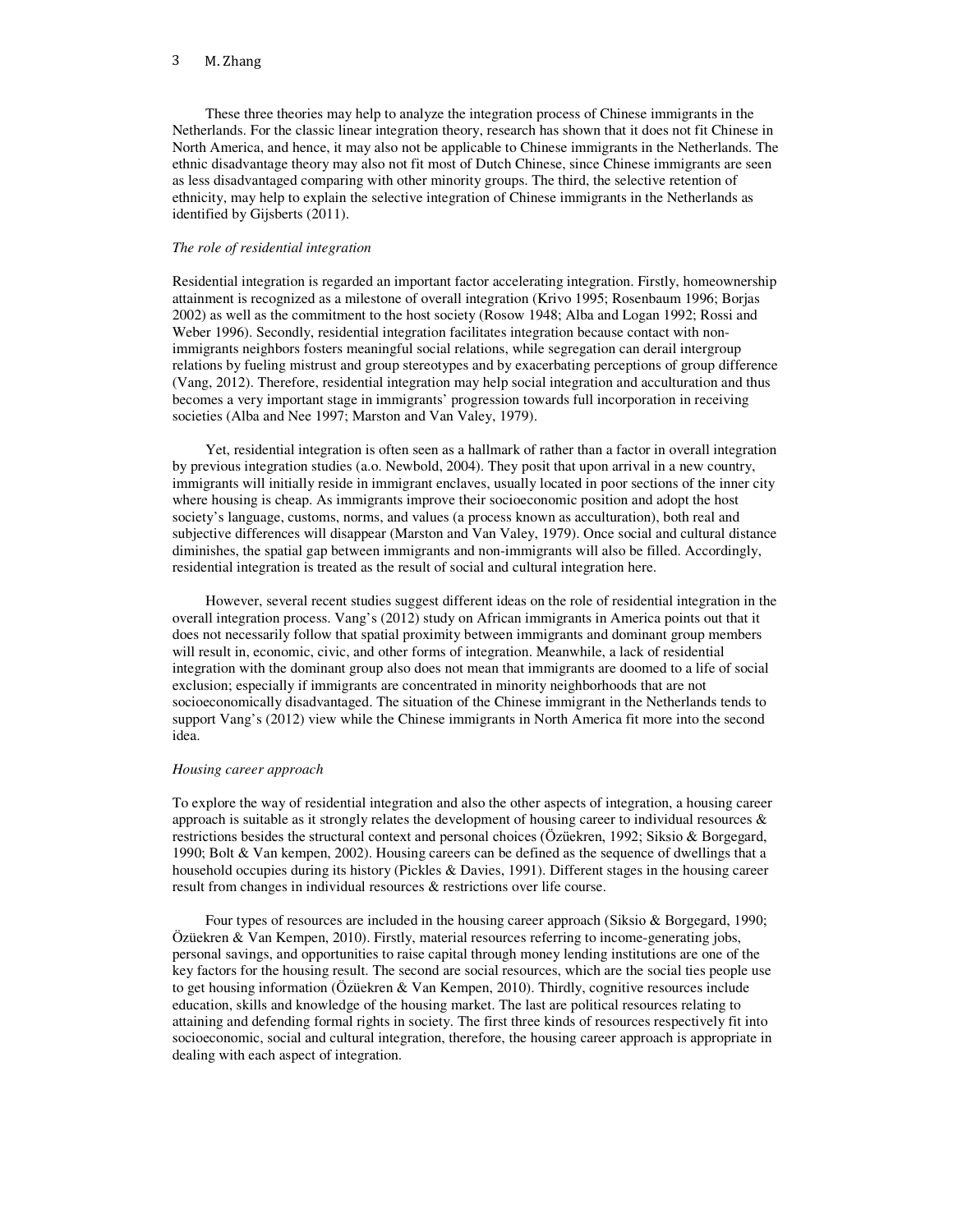## *Conceptual Model*

In summary, what is shared by integration and housing career studies is that residential integration interacts with socioeconomic achievements, social networks and cultural values alongside life course or, more precisely, immigration time (Figure 1). For this paper, the expectations include two aspects. Firstly, Chinese immigrants in the Netherlands do achieve full residential integration. Yet, according to the story of American Chinese, residential integration does not necessarily result from high socioeconomic achievements, so there should be other reasons for the residential integration of the Dutch Chinese. Secondly, it is expected that despite being economically and residentially integrated, Dutch Chinese immigrants still keep their distance from mainstream society and culture. Then, based on these two expectations, the first question is: what are the underlying reasons of residential integration of Dutch Chinese? The second question is why their residential integration does not result in social and cultural integration.



**Figure 1**. The conceptual model

## **Data & Methods**

To explore the integration process of the Chinese immigrants in the Netherlands, a study including different generations is essential. The first generation with the longest story is expected to show most changes in both residential and the other three aspects of integration. For the second generation, who were born in the Netherlands and the in-between generation who received primary education in China, their stories can be used to compare with the first generation. In order to understand the integration of Chinese immigrants into the Dutch society, a semi-structured interview approach was chosen for the exploration of the perceptions and opinions (Barriball & While, 1994) of the Dutch Chinese regarding the complex process of their integration.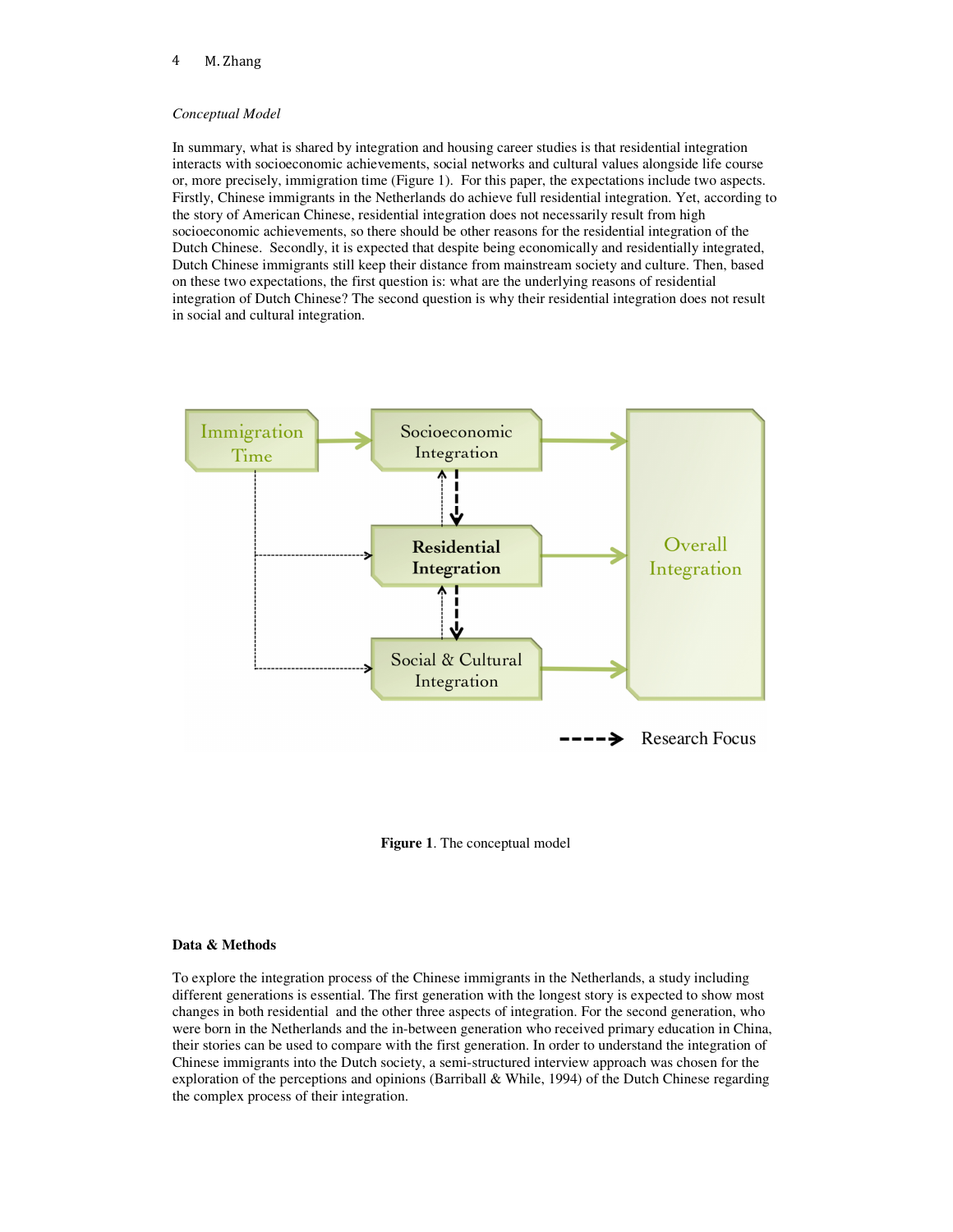Interviews were conducted in Rotterdam, a big city with one of the largest 'China towns' in the Netherlands. Most of the interviewees were found in the Chinese Christ Church and two Chinese schools in Rotterdam, because these are places for Chinese immigrants who may have time and willingness to talk or make appointments. To reduce bias resulting from interviewees within the Chinese church community and Chinese school (parents and part-time teachers), snowball sampling was also used for other kinds of interviewees.

After one-month of fieldwork, 20 interviews were collected, among which 12 were with the first generation, 3 with the second, and 5 with the in-between generation. For the second and in-between generations, all of the interviewees are married and have started their own housing career apart from parents' dwellings. For the first generation the housing career starts at the point when they arrived in the Netherlands. The interviews were conducted in Chinese mandarin and Cantonese with first and inbetween generations because many do not speak English. With the second generation, English was chosen as the language to conduct interview as they speak English better than Chinese. The interviews were recorded on a voice recorder and then transcribed and interpreted manually.

The main topics of the semi-structured interviews are about the housing career. Information on every dwelling in which the interviewee has lived, including the tenure, the attributes of the dwelling, and most importantly the population structure of the neighborhood, the communication with neighbors, etc. This created a story line around which the following topics were discussed: 1) Reasons of every move that may include job career, family career, changes in social network and ideas, etc. 2) Changes in immigration goals and expected duration of stay and how do these affected the housing career and other things in daily life. 3) The feeling of integration into Dutch society that may include language skills, the decrease of conceived differences between Chinese and Dutch and also the remaining differences. 4) The knowledge of the interviewees about Dutch society and culture, which may include neighborhoods, working places, other friends and communities.

The analysis of the interview focused mainly on three aspects: 1) What are the most important moving triggers: jobs and income (socioeconomic achievements), the ideas of living and language (acculturation), or friends and community (social integration)? 2) What are the reasons for maintaining a strong affinity with Chinese community and what kind of Chinese values and ideas do they prefer to preserv? 3) How do the following factors affect each other: socioeconomic achievements, culture related ideas, social networks, temporary goals, housing and neighborhood preferences?

# **Empirical results**

To understand the integration process of Chinese immigrants in the Netherlands, information on the four aspects of integration were examined for the 20 interviews.

# *Socioeconomic achievements*

Socioeconomic achievement comes first as it considerably contributes to the economic resources for the housing career (Özüekren & Van Kempen, 1997). From this socioeconomic perspective, the interviewees should be divided into two categories according to their jobs, namely the Chinese entrepreneurs and the Dutch-firm employee group. The first group includes those who run their own Chinese restaurants (but also Chinese supermarkets and Chinese drugstores). The other group includes those Chinese immigrants who work in Dutch firms and have a relatively high education.

Although interviewees in these two groups have very different jobs, most of them show a common characteristic in achieving economic independence within a relatively short period after arriving in the Netherlands. Mr. Zheng, who has been here for about 30 years and has experience of working in four different restaurants, describes his short starting period as following.

Mr. Zheng: My wife and I came here with the help of my cousin and we firstly worked and lived in his restaurant. After about one year we decided to start our own business. My cousin and other Chinese friends offered us information of the restaurant and money to buy it (…) At that time, we were really hardworking to make more money and we also lived in the restaurant.

For the other group, the adaptive period is rather shorter because most of them came here with higher professional skills or even received master or PhD education here in the Netherlands. Mrs. Gu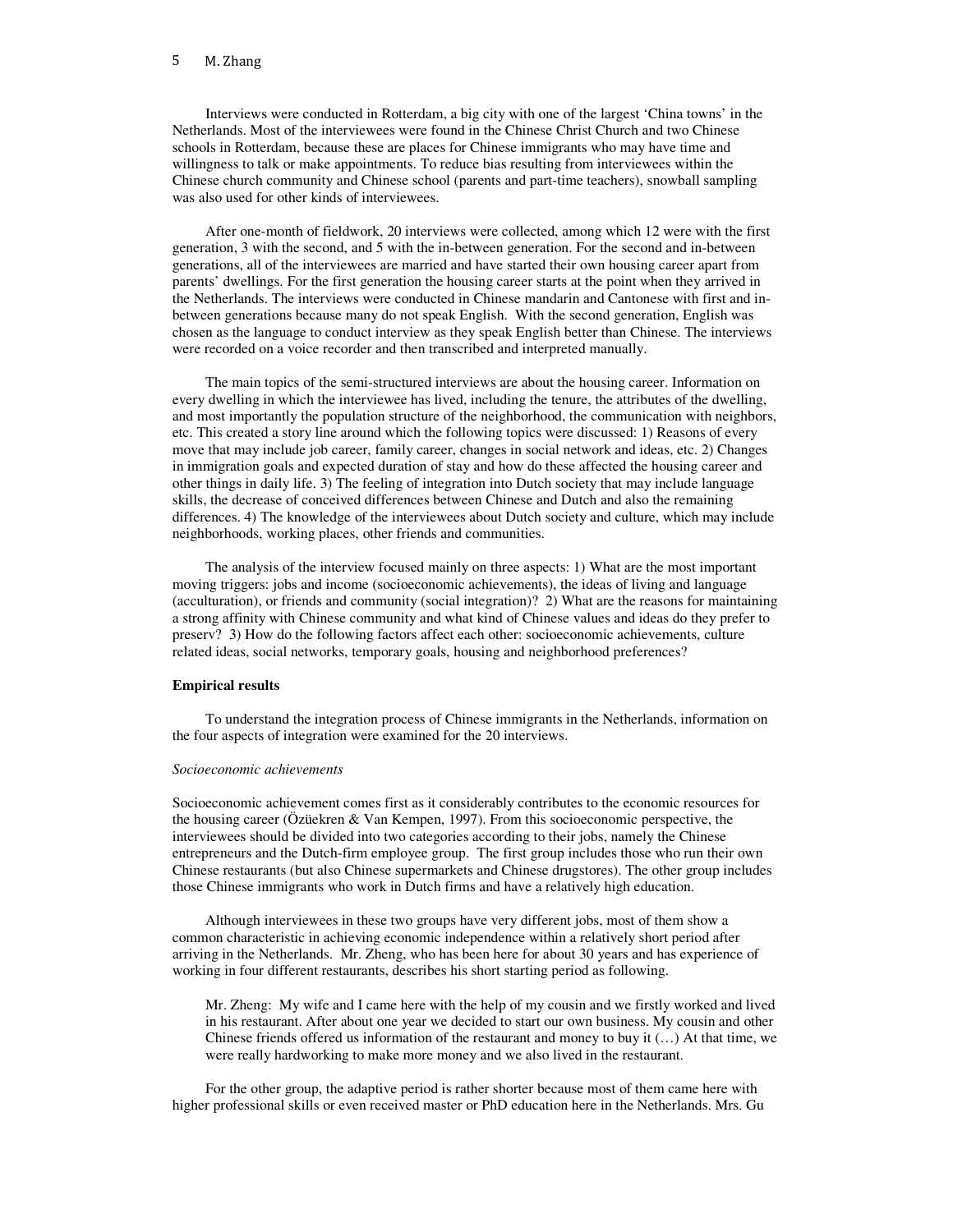who came here as a master student, clearly describes her family's socioeconomic achievements as the base of buying their first dwelling.

Mrs. Gu: Firstly we (Mrs. Gu and her husband) lived in a rented social apartment and started to consider buying a dwelling in Rotterdam when we had a baby in Delft, but we were still in university and could not afford to buy a dwelling. After graduation, our jobs were both settled and we matched the condition to apply a loan from the bank, so we bought a dwelling in a new area near Rotterdam.

Although the two groups have many differences, they share the same picture that most of the Chinese immigrants in the Netherlands have a short period of socioeconomic adaptation. They found permanent jobs very soon. This is consistent with the situation in North America where Chinese immigrants are relatively privileged in their socioeconomic achievement (Zhou, 1991).

# *Residential integration*

Both groups also show rapid residential integration after arriving, but in different ways. The interviewees in the restaurant group have very similar housing careers. Since they focus on their business, they usually living in (or very near) the restaurant for a very long period. The interviewees in the other group have a wider choice set because their dwellings are less tied to their working places than among the entrepreneurs.

As quoted from Mr. Zheng, for those who work in their restaurant, their typical first step in housing career is co-residence with their fellowmen in the restaurants of their relatives and friends. They may continue living there for quite a long time till they get married or bring wife and children here from China. This phenomenon validates Wolf's (2011) view that the residential places of Chinese people also depend on whom they have already known before immigration. When they initially arrive in the Netherlands, the Chinese interviewees just need to live with or near certain people. As these people are widely dispersed over the Netherlands, the newly arrived do not form ethnic enclaves.

When getting married, most 'immigrants entrepreneurs' finish the co-residence period with relatives and have their own dwellings. However, the location of this dwelling is still defined by the location of their business. Those who work in or run a restaurant initially live upstairs. With the increase of economic resources, they may move out to have a real dwelling, but still quite near to their restaurants. One typical 'Chinese-restaurant immigrant', Mr. Ye describes this strong relationship between dwelling and restaurants quite clearly.

Mr. Ye: We started to run a restaurant in Dordrecht, renting a dwelling quite nearby, just 5 minutes by car. I did not consider living near friends, our target is to make more money, so the most important thing is the business of my restaurant, the place should benefit my business, a place with more Dutch people is usually helpful.

Mr. Ye's answer also shows the reason why Chinese immigrants tend to arrive at residential integration very soon after immigration. Every village and nearly every town district in the Netherlands has one of more Chinese restaurants that serve a local clientele. Restaurant workers and owners can therefore be found in nearly every place. This helps to explain the phenomenon identified by Gijsberts's (2011) that Chinese immigrants are widely spread across the country, urban regions and cities, and more often live in neighborhoods with large numbers of natives.

For the integration into the housing market, homeownership is a very important indicator (Yu  $\&$ Myers, 2007). Alongside with the increase of immigration time and economic achievements, the interviewees started to pursue better life quality rather than just business. They move out from their restaurants and move up into owner occupied housing. Yet, even then the distance to the restaurant is still more important than to relatives and friends. Mr. Ye's opinion on buying a dwelling shows their considerations.

Mr. Ye: We bought a dwelling when we had enough money. We always wanted to own a dwelling. We prefer house, a neighborhood with more Dutch people and less Moroccans and Turkeys because this kind of neighborhood often has better facilities and we also feel safer in it. (...) We searched for the house via real estate agent. We did not have the choice to choose a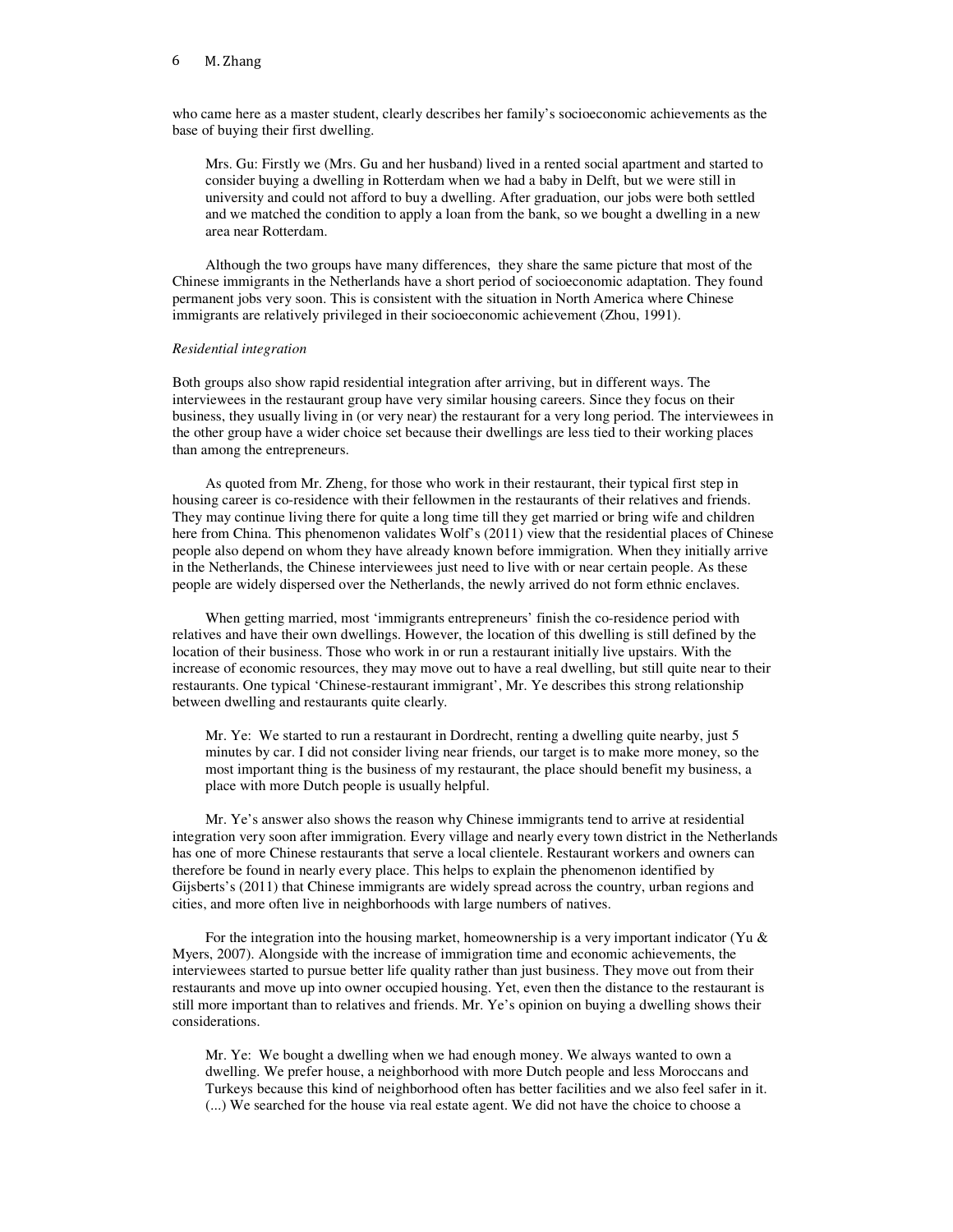neighborhood with more Chinese because these do not exist, but since our friends and us lived in the same city, it is not far to visit them by car.

In short, most of the restaurant households finally buy dwellings in Dutch neighborhood due to two reasons. The most important one is that they usually run restaurants in Dutch neighborhoods or small towns without many minorities. The other reason is that they do prefer high-quality Dutch neighborhoods.

Those who are engaged in other professions tend to have a different housing career from the restaurant group but similar with the second generation. In general, their housing career starts with renting a dwelling in mixed neighborhoods with other minorities, afterwards, when they build a family and get steady jobs, they also buy a dwelling. Because they have better cognitive skills, this group usually has more housing market information. Because they do not need to live close to their businesses, they also have fewer restrictions than the first group. People in this group tend to have shorter renting period and show more freedom when buying a dwelling.

Their initial period of living starts in rented dwellings found through the help of friends or relatives. Most of these rented dwellings have a relatively low price and some of them are dwelling sublets from other Chinese. This kind of neighborhood is usually mixed with many other ethnic minorities. Mrs. Liu, who came from Hong Kong as an accountant, lived in an apartment in a building with a high turnover rate after moving out from her sister's dwelling.

Mrs. Liu: I almost did not know my neighbors at all, I mean, they are always changing, but most of them are also minorities, maybe from Suriname and Morocco. To be honest, I do not like my neighbors very much because I feel they always make the public corridors dirty and noisy.

Mrs. Liu's picture also reflects one possible reason why Chinese immigrants do not have an obvious initial period of concentration in disadvantaged neighborhoods. When there choice is limited, they live in disadvantaged neighborhoods with other ethnicities rather than in a Chinese neighborhood and they move out as soon as they can afford a better neighborhood.

With enough economic resources, buying a dwelling seems to be inevitable for these Chinese immigrants. Mrs. She came from Hong Kong in 1988 with a bachelor's degree and her husband got a master's degree here in the Netherlands. She emphasizes the importance of socioeconomic achievement, and also mentions the effects of the social renting system in the Netherlands.

Mrs. She: Yes, most people will buy a dwelling when they have enough money, because you can choose in what kind of dwelling and neighborhood you want to live. If you rent a dwelling, you must just wait, government will pick one for you by chance. You just have only 3 times to reject the dwellings assigned by the government. If you have steady income to apply a loan from the bank, you always want to buy a dwelling also because you do not have to pay every year.

This answer also reflects a strong will to choose the dwelling and the neighborhood. Mrs. Gu describes their considerations about location and facilities for the dwelling in a more detailed way.

Mrs. Gu: We chose this dwelling because it is not very far from both of our working places and the neighborhood is well developed, the buildings there are relatively new. The roads there are well-organized, easier to drive through, better than the roads in Rotterdam center. And it is also near Rotterdam center, easy for us to do shopping there without living inside it. Small towns near big cities are very popular, we can have convenient daily life without too much noise and strangers."

When asked about neighbors, Mrs. Gu's consideration is also representative. She clearly illustrates the idea that living in a neighborhood with many Chinese may be positive but not necessary. Instead, she deems the school quality and social network of her children more important. She prefers neighbors with above-average socioeconomic status who mostly happen to be Dutch.

Mrs. Gu: We heard there are many Chinese live in that new area comparing with other areas, yes this is good but not necessary. However, as a Chinese, what I consider most is the quality of school in this neighborhood and what kind of jobs do my neighbors have. Because what kind of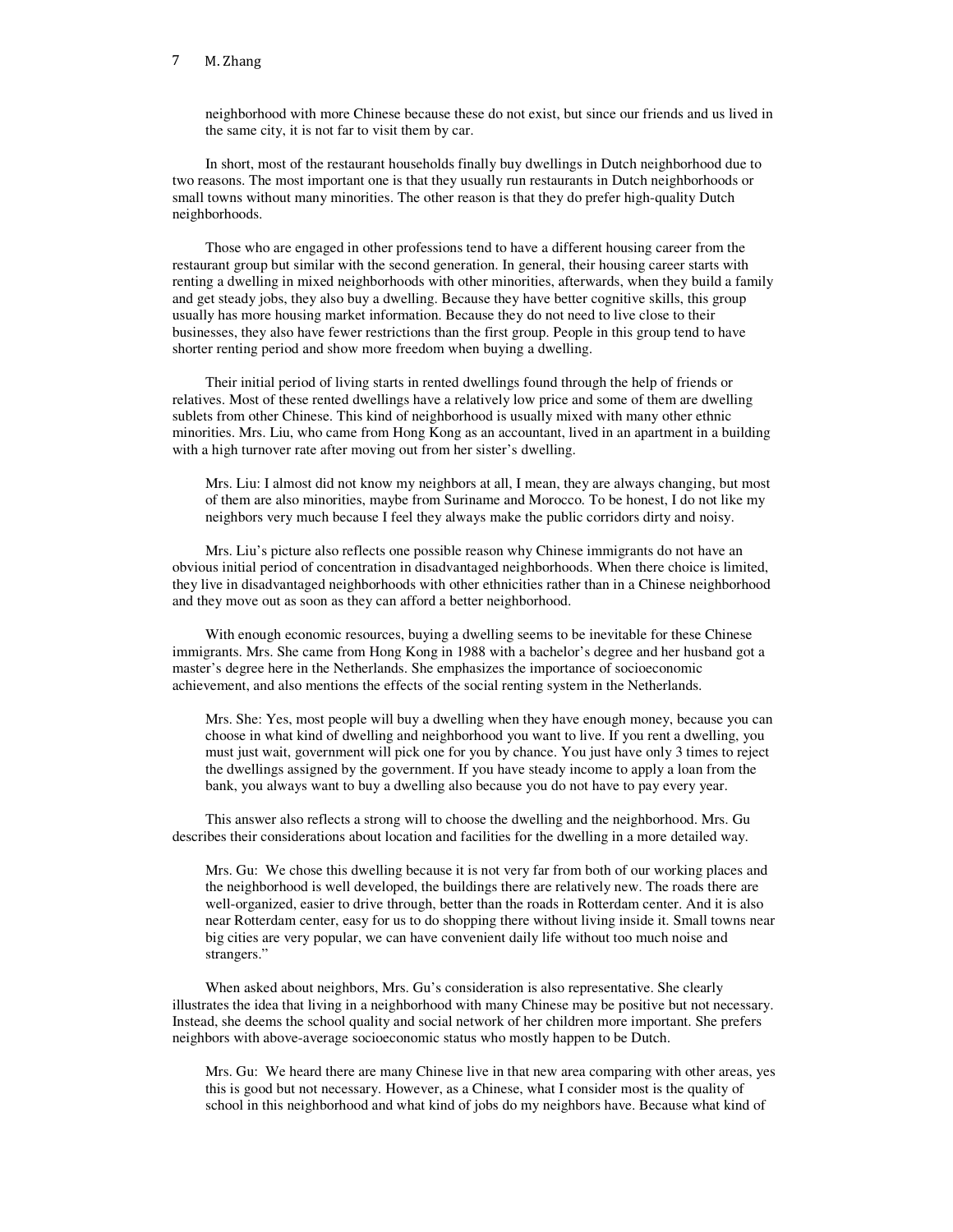children decide the quality and enrollment rate of the schools, and what kind of children do the school have is decided by what kind of parents and family do they have. It is impossible for us to know what kind of neighbors do we have before we move in, but at least people who can afford to buy a townhouse there usually have a decent job and with relatively high education background, I think they tend to encourage their children to study and play in a good way. And also, to have this kind of neighbors makes me feel safe.

Mrs. Gu's consideration for children also indicates a general relationship between Chinese immigrants and their Dutch neighbors, which will be discussed in the next part.

## *Social integration*

For most of the interviewees, the amount of communication with their neighbors is limited. Those with small children like Mrs. Gu usually communicate a little bit with neighbors on children and parenting, while for those who are single, the interaction is smaller. The reason is that they stay mostly within Chinese communities after work.

For the social integration, the story of second generation is more clear and convincing. They have a larger Dutch social network built from school and do not have a preference for living in a neighborhood with more Chinese when choosing their dwelling. However, they still turn out to have stronger ties to their Chinese neighbors who may be physically further away than to their Dutch neighbors living just next door. Sharing Chinese culture is part of that choice.

This view is clearly shown by Mr. Wang, who came here with parents as a 5 years old and received complete Dutch school education. Although he has various friends with different ethnic backgrounds, he and his family now tend to have more Chinese friends in the neighborhood.

Mr. Wang: At the moment of searching a dwelling, we did not consider living close to Chinese, but the funny thing is that there are quite a lot Chinese families in this new neighborhood (…) they also have children, so it is quite easy (to become friends), you meet each other and the children play together (…) due to the children, you get better relationship in the neighborhood (…) We go to Chinese friends or they come to us, and we eat together. With the Dutch it is always different. Even with your neighbors, if you want to arrange something, you always have to make an appointment, it is easier with Chinese (…) In that way you can say you are more closer to your Chinese friends because you can just go and have dinner with them…we Chinese always get together and eat, for Dutch people, drink seems to be more common.

Mr. Wang's explanation on his closer relations with Chinese neighbors underwrites another of Gijsberts's (2011) findings. According to Gijsberts, the second generation has a less pronounced preference to live in a neighborhood with a high proportion of other Chinese households. However, they still tend to stay within their own communities when their socio-economic position improves. This is consistent with the research on Chinese immigrants in North America that documents that the strong affinity with their ethnic community stays or even increases over time (Wong, 1998; Schnittker, 2002; Yu & Myers, 2007; Painter et. al, 2004; etc.).

## *Acculturation*

Mr. Wang's description of neighbor relations also reflects that the second generation of Chinese immigrants still deliberately preserves certain aspects of Chinese culture, which indicates a selective acculturation. When facing the differences or even conflicts between Chinese and Dutch cultures, on the one hand they partly accept and even learn from Dutch culture, while on the other hand they still insist on some Chinese ideas. They select from both Dutch and Chinese culture and finally become neither complete Dutch nor Chinese. This selective retention among Chinese immigrants is even more common for the first and in-between generations and it is mainly reflected in the following four aspects.

The initial one is food. As mentioned by Mr. Wang, Chinese people tend to have serious attitudes towards food and meals. Many of other interviewees mention that they generally accept eating bread or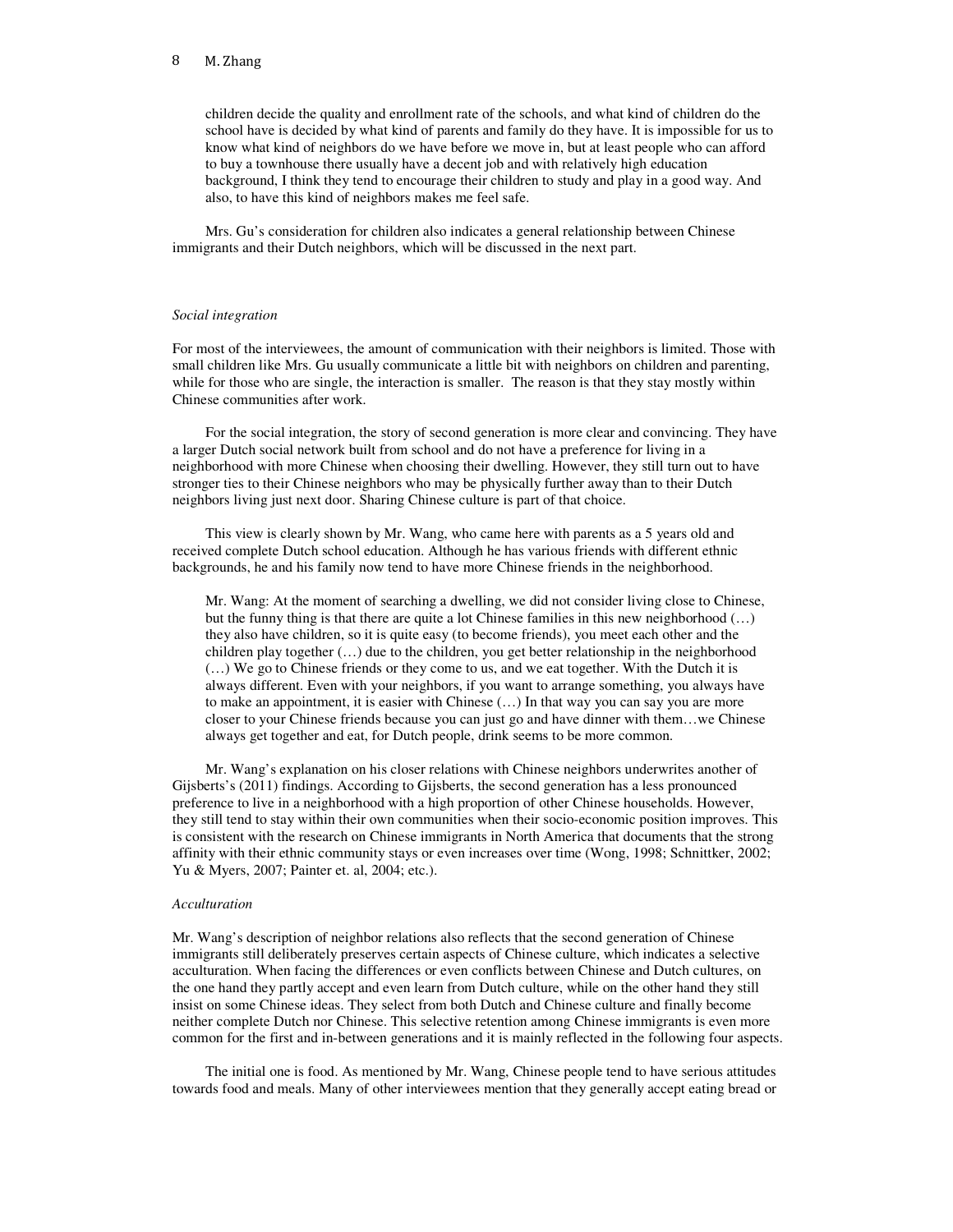potatoes, but still eat Chinese dishes as their everyday meal. For those married with Dutch people, they even tend to change their international family appetites into Chinese.

The second difference is about parenting. Chinese people tend to have a less equal relation between parents and children than Dutch people. Mrs. She, as the president of Chinese school, talks a lot about parenting and education:

Mrs. She: Usually Chinese parents always order children to do things we consider right and explain less why they should do so. We are more authoritative and Dutch parents are more like friends with their children… I gradually realized that they (Dutch parents) may be right and I try to explain more to my children.

Traditional Chinese parents seem to expect more from their children and have a different idea about what children should do than Dutch parents. Mrs. Wang, a part-time Chinese teacher who married a Dutchman, explains the Chinese parenting she wants to preserve:

Mrs. Wang: My husband (a Dutch man) thinks the duty of children is to play as they can learn a lot from playing, while I have different opinion. You know, traditional Chinese parents usually think the main duty of children is to be reading and learning. I partly accept my husband's idea but still I insist that our children should pay more time to books, not that much as real Chinese parents' require in China, but at least more than Dutch parents' require.

The third difference is the way people handle gifts as a token of social exchange. Chinese people regard the quality and price of gifts much more seriously than Dutch people. The price of the gift is often seen as the value of friendship, and also represents the wealth and status of the person who send the gift. Gift relate strongly to the typical Chinese self-esteem called 'mianzi'. Mrs. Lin, an in-between generation restaurant immigrant refers to this difference.

Mrs. Lin: About the differences… yeah, our gifts are very different from Dutch people. Sometimes they (Dutch) just send flowers; it is very simple compared with the Chinese way… I partly accept this way with Dutch friends. I send simple gifts, although not that simple as real Dutch. For my Chinese friends, I pick more expensive gifts because it is about manners, personal reputation and self-esteem.

The fourth one is about the family values, focusing on the distance between family members. Chinese immigrants tend to be much closer to their family members and relatives than the Dutch. They have more activities and family reunions and emphasize the filial piety of their children more. Even Mrs. She, who thinks of herself as highly accepting Dutch parenting idea, still insists on the Chinese close relationship between grow-up children and parents. Mrs. Liu, who does not have children, focuses more on the relationship between other family members.

Mrs. Liu: We Chinese always have a big family, I mean when we have dinner or go outside, we are always with not only friends but also family members. I think we do not have a clear boundary between friends and relatives when have parties or other activities.

Above views fit into the selective retention process; relatively advantaged groups may embrace traditional home-grown attitudes and use them to inspire their children. (Alejandro & Zhou, 1993)

# **Conclusions**

The study aims at understanding the integration process of Chinese immigrants in the Netherlands. In particular, the following two questions are investigated: how do Chinese immigrants in the Netherlands achieve residential integration, and why do Dutch Chinese maintain a strong affinity with Chinese community and culture? The results are consistent with the expectation that their socioeconomic and residential integration goes much further than their social and cultural integration.

The primary issue of the integration process of Dutch Chinese is the residential integration. They tend to arrive at residential integration soon after immigration. This is different from both other minority groups and from American Chinese. Many Dutch Chinese start with living near relatives or friends, but the relatives and friends live widely dispersed as Gijsberts (2011) has reported. For this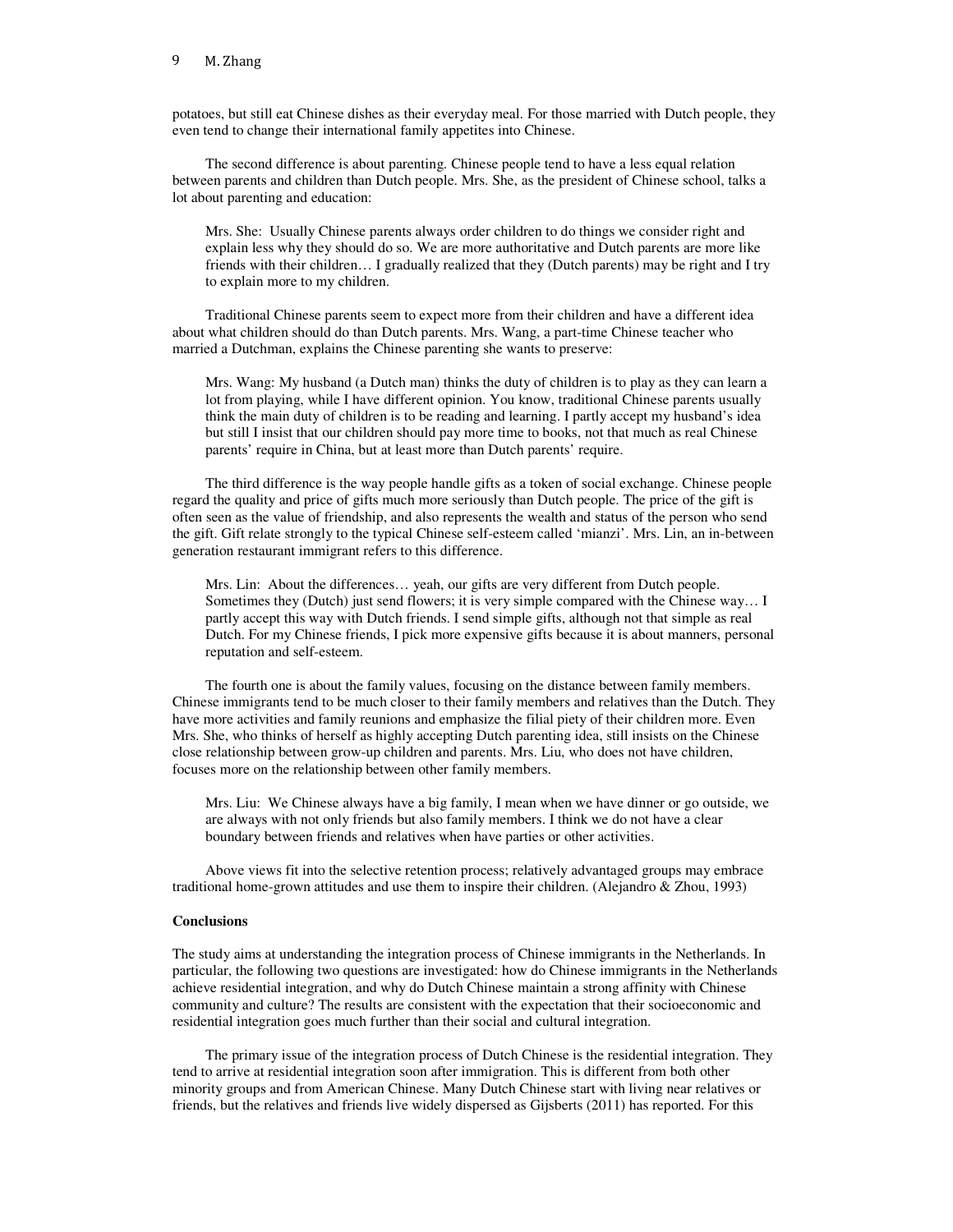reason, they do not form a residential concentration even at the beginning. Besides, this initial period of living near certain Chinese is rather short, which also reduces the probability of forming Chinese residential concentrations. With increasing socioeconomic achievement, they move towards better dwellings in higher-quality Dutch neighborhoods.

This study identifies multiple reasons for this kind of residential integration. The most important one is that Chinese immigrants work everywhere in the Netherlands. Especially for the entrepreneurs, their dwelling follows their restaurants which can be found in many neighborhoods and villages and serve a local clientele. The second important reason relates to the high rate of car use of the Dutch Chinese. The average city size in the Netherlands is relatively small, especially when having a car. Therefore, Chinese immigrants in the Netherlands do not need to live near their fellowmen because the time distances between them are always short. Finally, the existence of other larger minority groups and the housing allocation system in the Netherlands also has an influence on the residential distribution of Chinese immigrants.

Regarding social integration, Chinese immigrants in the Netherlands maintain a strong affinity with their ethnic social network, which is consistent with the American Chinese (Wong, 1998; Schnittker, 2002; Yu & Myers, 2007; Painter et. al, 2004). Especially for the first and in-between generations, their Dutch social networks are mainly restricted to working hours. After work, they usually spend little time to communicate with Dutch neighbors and their social ties in neighborhoods are few. This may partly explain why the residential integration does not lead to the same level of social integration. The ties with their Chinese fellowman are much stronger than with Dutch colleagues and neighbors. Even for the second generation, who engages in a larger Dutch social networks than the first generation, the social network within the Chinese community is not reduced. It is easier for them to establish close ties with Chinese, due to the preserved Chinese culture and values.

The preservation of Chinese culture and values accounts for the selective cultural integration of Chinese immigrants in the Netherlands. They deliberately preserve the Chinese community's culture and values, even when acquiring a higher socioeconomic status. This phenomenon is consistent with the behavior of American Chinese as described in the segmented integration theory (Alejandro & Zhou, 1993). This similar result on culture suggests that Dutch Chinese's residential integration does not make a difference in the cultural aspects of: food, parenting, social manners, and family values. Chinese food and family values are almost completely preserved, while the ideas on parenting and social manners go towards a combination of both the Chinese and the Dutch ways. This distinguishes Dutch Chinese from the cultural isolation identified in the blocked integration theory (Le, 2013), because they do accept parts of the mainstream Dutch culture and combine them with selected traditional Chinese values in order to adapt to Dutch society.

The conclusion must be that residential integration is not very influential in overall integration, nor is it a hallmark of social integration and acculturation. In fact, where Chinese immigrants work seems to be more important than where they live for their integration. Their colleagues and customers are reported to help them understand more about Dutch society and culture while influence of their Dutch neighbors is relatively weak. Besides, the case of the second generation shows the importance of education for overall integration through. They arrive at a higher level of acculturation and social integration than the first generation through the social networks built in school. Most of the current literature on the position of ethnic minorities in Dutch society assumes that immigrants' failure in socioeconomic achievements blocks their residential integration. The residential segregation, in turn, leads to social and cultural segregation. However, this study suggests that Dutch Chinese do achieve a high level of socioeconomic and residential integration, but they engage less in Dutch social networks and keep a cultural distance. This clearly indicates that socioeconomic and residential integration may be necessary but not sufficient for social and cultural integration.

As for policy makers, this research suggests that, when promoting overall integration of minority groups, education may deserve more attention than housing policies aiming at residential integration. For further studies, more diversified interviewees would be helpful to the check possible bias of this study and a quantitative study may contribute to a detailed picture of the spatial distribution of Chinese immigrants' working and living places. Lastly, comparative studies on Chinese immigrants in other European countries should yield interesting information and results.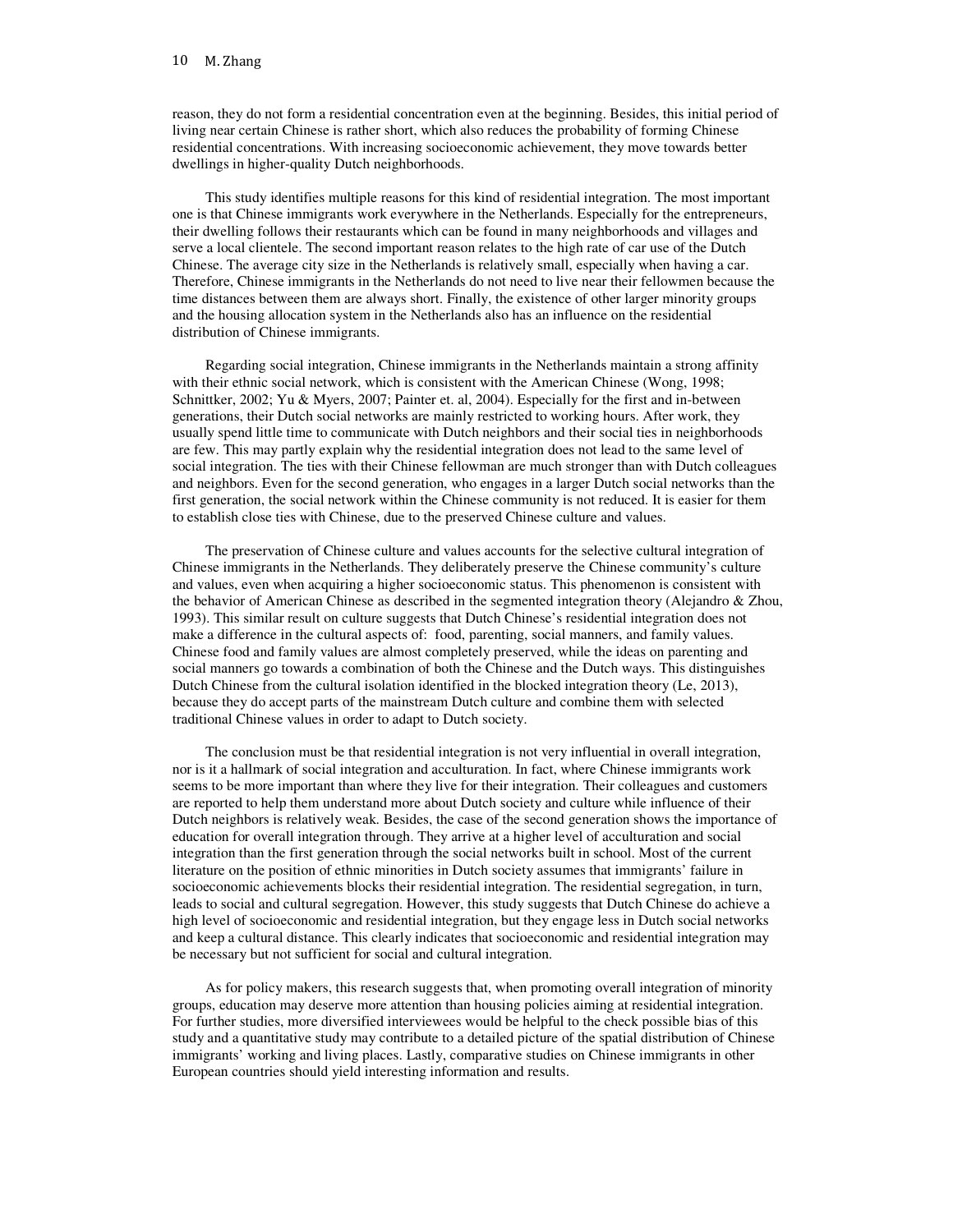# **Acknowledgements**

This article was written as my master thesis of the Research Master in Human Geography and Planning. I would like to thank my supervisor prof. dr. Pieter Hooimeijer, my friends Qianjie Chen, Ravi Khadka and Mila Stamenova for their valuable support.

# **References**

Alba, R.D., Nee, V., (1997) Remaking the American Mainstream: Assimilation and Contemporary Immigration. (Harvard University Press: Cambridge, Mass).

Alejandro, P. & Zhou, M. (1993) The New Second Generation: Segmented Assimilation and Its Variants. *The Annals of the American Academy of Political and Social Science* 530 (1), pp. 74-96. Balakrishnan, T.R., Hou, F., (1999) Socioeconomic integration and spatial residential patterns of immigrant groups in Canada, *Population research and policy review*, 18 (2), pp. 201-217.

Barriball, K.L. & While, A., (1994), Collecting data using a semi-structured interview: a discussion paper, *Journal of Advanced Nursing,* 19 (2), pp. 328–335.

Berry, J.W., (2001) A psychology of immigration. *Journal of Social Issues*, 57(3), pp. 615-631. Bolt, G., Özüekren, A.S., Phillips, D. (2010) Linking Integration and Residential Segregation. *Journal of Ethnic and Migration Studies*, 36(2), pp. 169-186.

Bolt, G. & Van Kempen, R. (2002) Moving Up or Moving Down? Housing Careers of Turks and Moroccans in Utrecht, the Netherlands. *Housing studies*, 17(3), pp. 401-422.

Brown, S.K. & Bean, F.D. (2006), Assimilation Models, Old and New: Explaining a Long-Term Process, Available at http://www.migrationinformation.org/feature/display.cfm?id=442 (Accessed 22 April 2013).

Clark, W. & Dieleman F.M. (1996) *Households and housing: Choice and outcomes in the housing market* (New Brunswick: Center for Urban Policy Research).

De Jong, G. F., & Fawcett, J. T. (1981) Motivations for migration: An assessment and a value expectancy research model. In G. De Jong & R. Gardner (Eds.), *Migration decisionmaking: Multidisciplinary approaches to micro level studies in developed and developing countries,*  pp.13-58 (New York: Pergamon Press).

Freeman, L. (2000) Minority housing segregation: A test of three perspectives. *Journal of Urban Affairs*, 22(1), pp. 15-13.

Friedrichs, J., Galster, G. and Musterd, S. (2003) Neighbourhood effects on social opportunities: the European and American research and policy context, *Housing Studies*, 18(6), pp. 797-806.

Gijsberts, M. (2011), Summary and conclusions—The Chinese in the Netherlands, available at http://www.scp.nl/english/Publications/Summaries\_by\_year/Summaries\_2011/The\_Chinese\_in\_the\_N etherlands (accessed 4 April 2013).

Glazer, Nathan, and Daniel P. Moynihan (1963) Beyond the Melting Pot: The Negroes, Puerto Ricans, Jews, Italians, and Irish of New York City. (Cambridge, MA: MIT Press).

Kearns, A. and Parkinson, M. (2001) 'The significance of neighbourhood'. *Urban Studies*, 38(12), pp. 2103-10.

Le, C.N. (2013) "Assimilation & Ethnic Identity" Asian-Nation: The Landscape of Asian America, available at http://www.asian-nation.org/assimilation.shtml (Accessed May 4 2013)

Li, W. (1998) Anatomy of a New Ethnic Settlement: The Chinese Ethnoburb in Los Angeles. *Urban Studies*, 35(3), pp. 479-501.

Marston, W.G. & Valey, T.L. (1979) The role of residential segregation in the assimilation process, *Academy of Political and Social Science*, 441(1), pp. 13-25.

Musterd, S. (1998) Urban Segregation and the Welfare State (London: Routledge).

Musterd, S. & Vos, S.D. (2007), Residential dynamics in ethnic concentrations. *Housing Studies* 22(3), pp. 333–53.

Özüekren, A.S. & Van Kempen, R. (1997), "Explaining housing conditions

and housing market positions", in Özüekren, A. S. and R. van Kempen

(eds) *Turks in European Cities: Housing and Urban Segregation*.

Pahl, R. (1977), Managers, technical experts and the state, in: M. Harloe (Ed.) *Captive Cities*, pp. 49– 60 (London, John Wiley).

Painter, G., Yang, L. & Yu, Z. (2004) Homeownership Determinants for Chinese Americans:

Assimilation, Ethnic Concentration and Nativity, *Real Estate Economics*, 32(3), pp. 509-539

Peach, C. (1998) South Asian and Caribbean Ethnic Minority Housing Choice in Britain: Urban Studies, 35(10), pp.1657-1680.